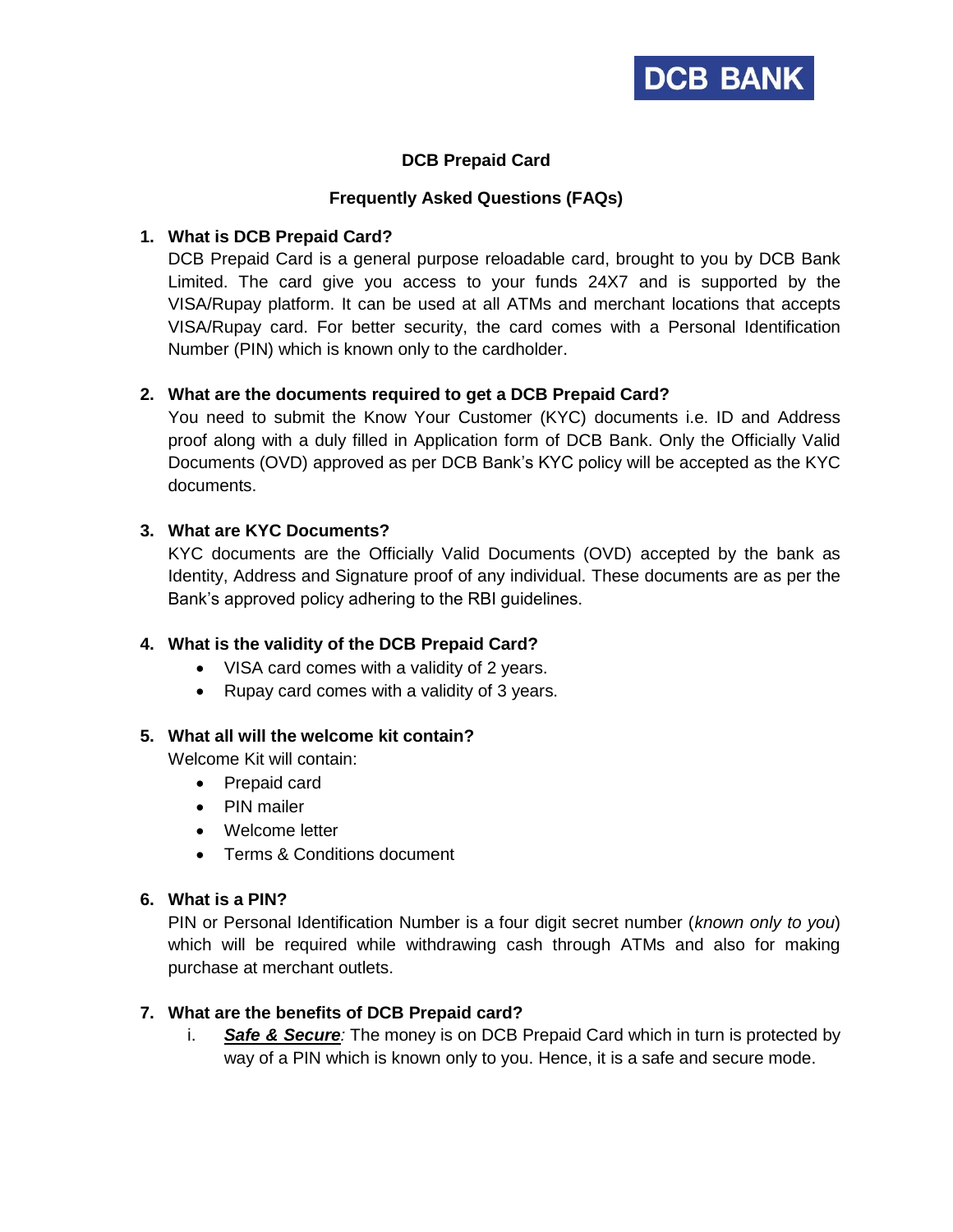- ii. *Accessible*: The funds on the card shall be accessed 24X7 and will no longer be limited to the bank operating hours.
- iii. *Convenient*: The card can be used at ATMs, Merchant Outlets in India where VISA/Rupay card gets accepted. It can be used for e-com transaction as well.

### **8. What is the maximum value that can be loaded on these Cards?**

The maximum load value of the card can be Rs.1, 00, 000 for a KYC customer. For an individual who has submitted minimum details (*mobile number, OVD number, Selfdeclaration)* only, the limit will be of Rs.10, 000.

# **9. How do I withdraw money from ATMs?**

In case of **"DIP"** ATMs, insert your card into the card slot. The machine will prompt you to enter your ATM PIN. Enter the PIN, select **'Option - Cash Withdrawal'** and enter the value you want to withdraw.

In case of **"SWIPE"** ATM machine, insert the ATM into the card slot for a while and then take it out. The machine will prompt you to enter your ATM PIN. Enter the PIN, select **'Option - Cash Withdrawal'** and enter the value you want to withdraw.

Please collect the card and the cash before leaving the ATM premises.

In case you enter an incorrect PIN, your cash withdrawal request will not be processed and the transaction would get declined.

### **10. Are there any charges for cash withdrawals from ATMs?**

Yes, the ATM cash withdrawals are chargeable and are to be paid along with an ATM withdrawal transaction. These charges will be deducted from the balance available in the prepaid card.

### **11. What happens if my withdrawal amount is more than the balance amount?**

If you attempt to withdraw the value which is higher than the actual balance available on the Card, the transaction will get declined.

# **12. What should I do if my DCB Prepaid Card is lost or stolen?**

If your DCB Prepaid card is lost or stolen, call at the DCB – 24 Hour Customer Care at 1800 209 5363 or 1800 123 5363 and get the card blocked.

# **13. What happens if my ATM PIN gets locked?**

Please contact DCB – 24 Hour Customer Care 1800 209 5363 or 1800 123 5363 and place a request to reset the password. The customer care executive will ask certain security questions to verify your identity in order to process the PIN regeneration request. The customer care executive will be able to reset your PIN if you remember your old password.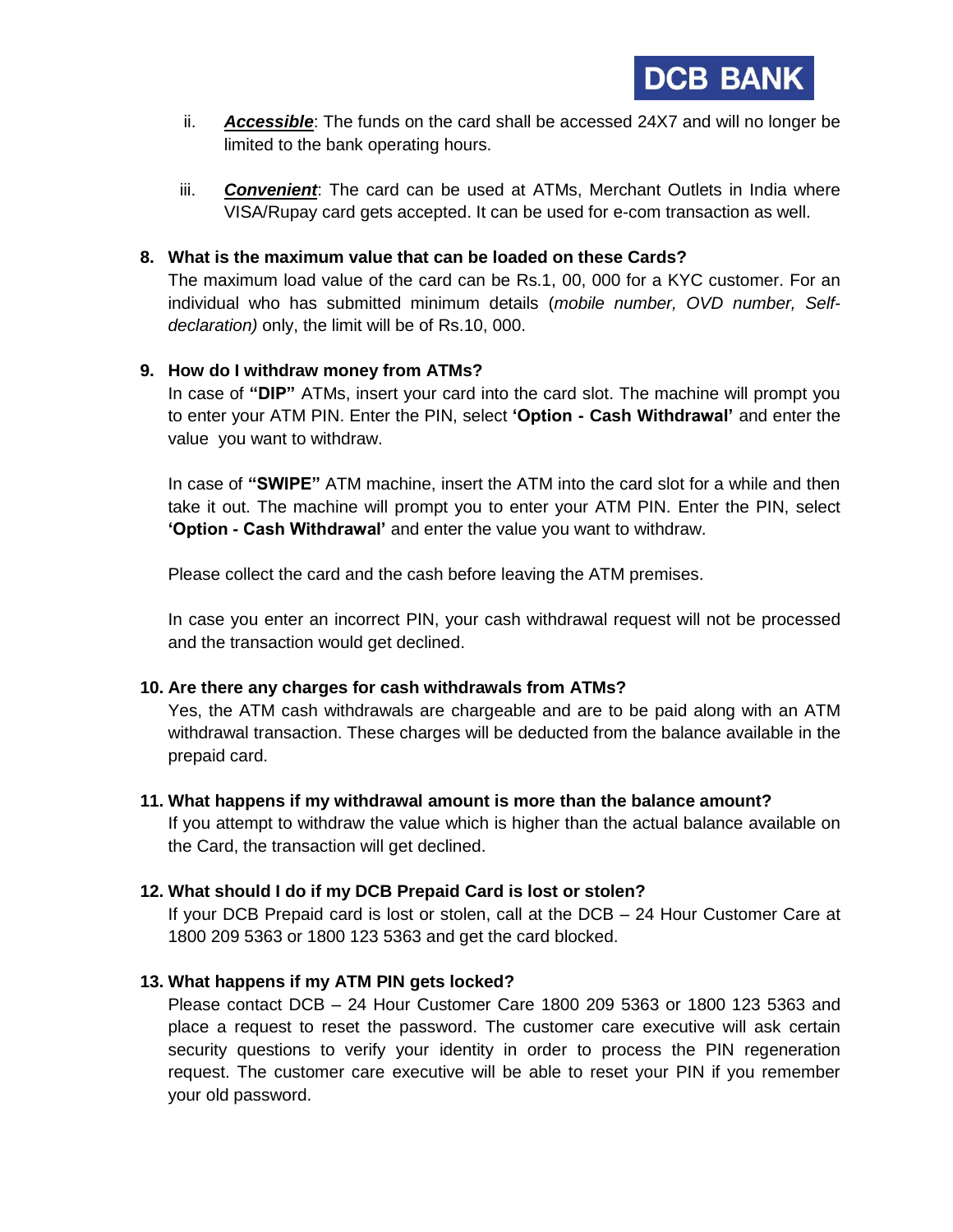**DCB BANK** 

The customer care executive will take a PIN regeneration request if you do not remember the old password. This PIN will get delivered to you in 2 weeks' time.

#### **14. Is there a toll free number for making balance enquiry?**

You can give a missed call to 1800 3003 0525 and you shall receive a SMS with the balance available on your DCB Prepaid Card.

#### **15. Can I use the DCB Prepaid Card in countries other than India?**

No. The DCB Prepaid Card will be loaded in INR and can be used only in India.

#### **16. Where should I go to get a new card in case I lose my card?**

You can contact the branch of the Business Correspondent to get a new DCB Prepaid card.

#### **17. What are the charges for the DCB Prepaid Card?**

| Sr.No | <b>Particulars</b>          | Fee (in INR) |
|-------|-----------------------------|--------------|
| 1     | Card Issuance Fee           | 100          |
| 2     | Cash Withdrawal at ATM      | 20           |
| 3     | <b>Balance Enquiry</b>      |              |
| 4     | <b>PIN Regeneration Fee</b> | 50           |

*Note: All charges are exclusive of applicable taxes.*

### **18. What all DCB – 24 Hour Customer Care can do?**

- Card blocking
- Take request for PIN re-generation
- Balance enquiry
- Pin reset (in case customer has exceeded max number of tries & remembers the password)
- Take request for any dispute on ATM or POS transaction

### **19. How do I protect my card and the underlying funds?**

**Do's:**

- Sign on the signature panel at the reverse of the card as soon as you receive the card and keep your card safe.
- Never write your PIN on your card. Memorize your PIN number and destroy the PIN mailer.
- Block the view of keypad when using your PIN at merchant outlets or ATMs
- Protect the magnetic stripe of the card.
- Insist on the merchant swiping the card in front of you. Accompany the merchant if the swipe machine is placed elsewhere and ensure that the swipe transaction happens in your presence only.
- Ensure that your contact details are always updated with the Bank.